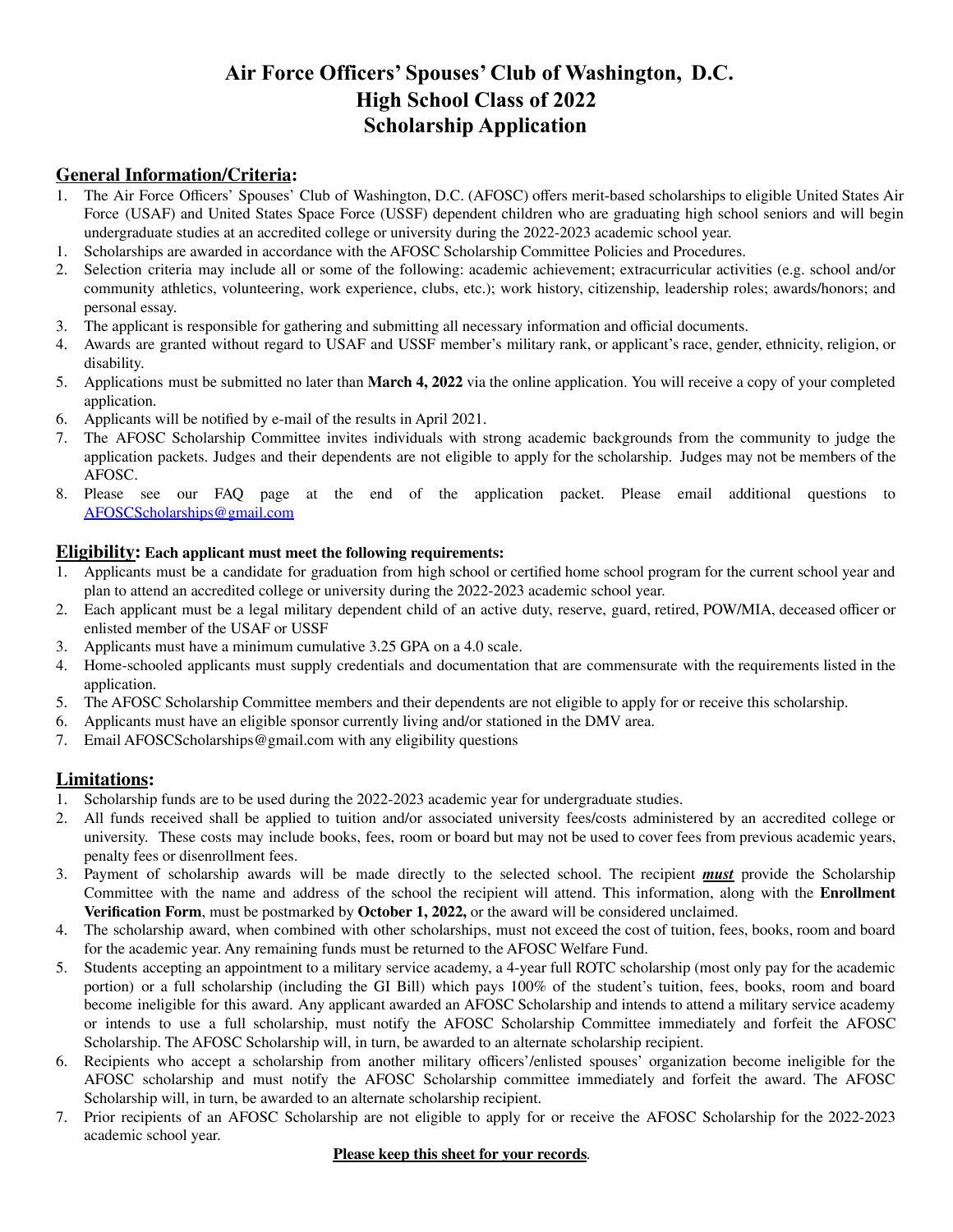# *AFOSC High School Class of 2022 Scholarship Application*

*The AFOSC is a private, nonprofit organization. It is not part of the DoD or any of its components and has no governmental status*

#### **Application Instructions:**

- 1. Review the application requirements (below) *before* starting the online application. You cannot save and leave the application once you have started.
- 2. **Complete the online application form by clicking on this link: <https://forms.gle/W4CZKXpMHCSxFsgq5>**. **Application must be completed by March 4, 2022 for full consideration.**
- 3. It is important that applicants provide any and all qualifying information in the application categories (Educational, Employment, Community/Volunteer Service, Community/Club Activities, High School Activities, Awards/Honors). Scholarships are awarded based on total points.
- 4. You will receive a copy of the complete application to your email once you have submitted. If you notice any errors, please contact [AFOSCScholarships@gmail.com](mailto:AFOSCScholarships@gmail.com) with the subject line reading "Application Update".
- 5. Once you have completed Part 1 of the application, **you will still need to send all the Part 2 materials** (listed below) via email to [AFOSCScholarships@gmail.com.](mailto:AFOSCScholarships@gmail.com)

#### **Application Completion:**

This application becomes complete and valid only when all of the areas listed below are completed on the online application **and the emailed materials are submitted. All emailed materials will be submitted at the same time.**

## **Part 1: Online Application**

- ❑ Personal Information
- ❑ Community Club Activities, High School Activities
- ❑ Educational, Employment, and Community Service
- ❑ Awards/Honors

## **Part 2: Emailed Materials**

- ❑ Proof of Air Force Dependency.
	- o A photo of one of the following must be emailed:
		- Dependent Verification Letter (can be obtained from MPF). Must have an authorizing signature.<br>• Photocopy of current orders (Active Duty only) with SS# blacked out. Dependent's name mu
		- Photocopy of current orders (Active Duty only) with SS# blacked out. Dependent's name must be listed and highlighted.
		- Retirement orders and additional documentation with dependents name (eg: copy of valid dependent ID card)
		- DD1172 form MUST be recently signed by applicant and approving authority-Verified in DEERS.
- ❑ Copy of the essay written by the applicant on the following question:

#### **"How has being a military dependent impacted your life and shaped your future goals?"**

- Type essay, including a title, on  $8\frac{1}{2}$ " x 11" white bond paper, 1- inch margins, 12pt Times New Roman, double spaced, 250-300 words in length. **DO NOT use your name, school, position, or other identifiers in or on the essay**.
- Judging criteria includes: ideas, originality, mechanics, technical (following the given directions), vocabulary, organization, and overall impression of the essay.
- ❑ Copy of your **Unofficial High School Transcript** signed by your counselor supporting ALL educational data and documenting your cumulative GPA. (**Please include an unofficial copy that shows your classes for the first semester of your senior year)**.
- ❑ OPTIONAL copy of your ACT/SAT scores **IF** you are submitting them for consideration (see FAQ #11 below for further information)
- ❑ Copy of your High School Counselor Signature Page
- ❑ Virtual signature on the Certification letter

## **KEEP THIS SHEET FOR YOUR RECORDS**

## **CERTIFICATION LETTER**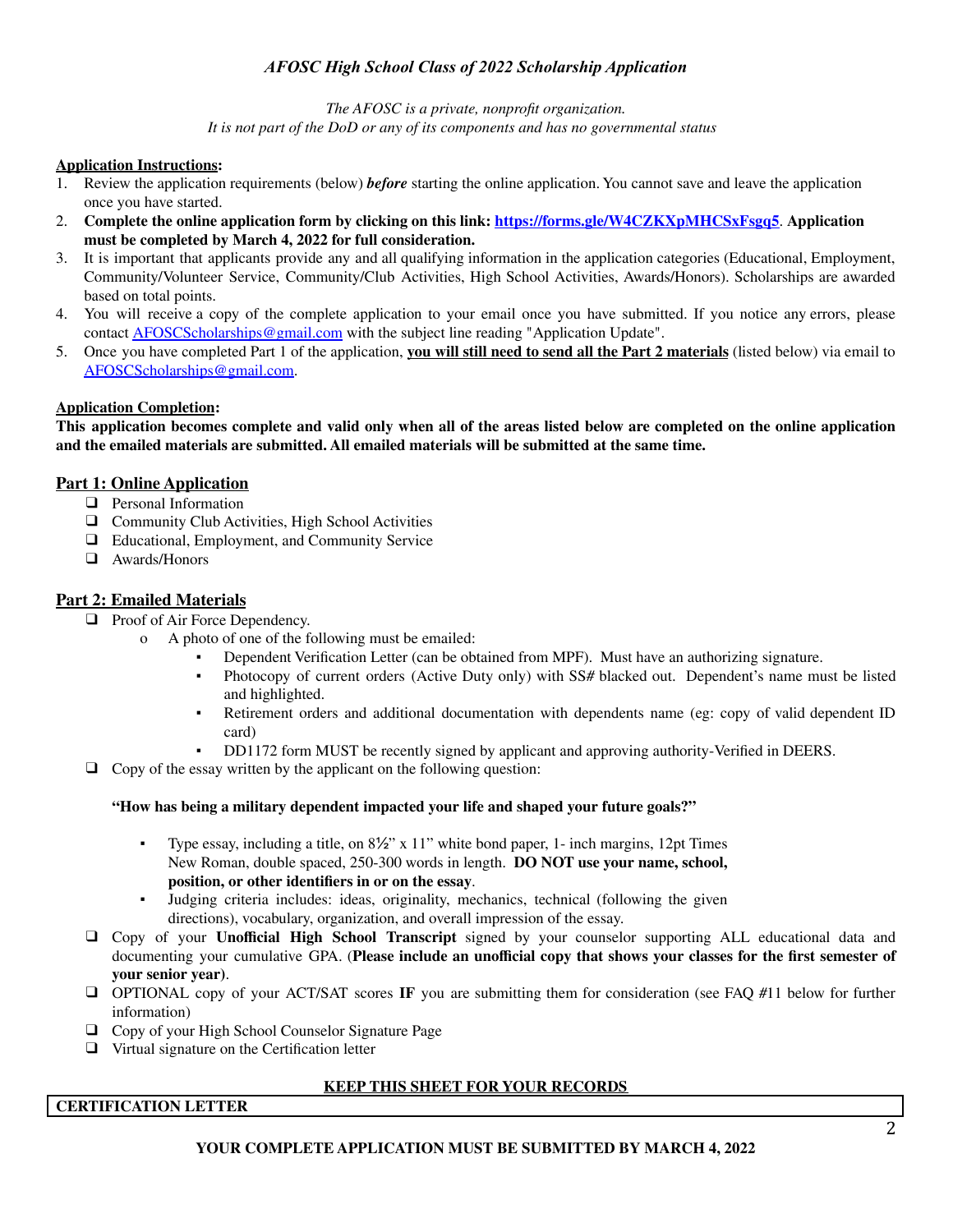## *AFOSC High School Class of 2022 Scholarship Application*

I further certify that should I accept an Air Force Officers' Spouses' Club (AFOSC) Scholarship Award, I will abide by the following conditions:

- 1. Scholarship funds are to be used within the 2022-2023 academic year for undergraduate studies.
- 2. All funds received shall be applied to tuition and/or associated university costs administered by an accredited college or university. These costs may include books, fees, room or board but may not be used for past or current penalties or disenrollment fees.
- 3. I will have until **May 1 2022** to complete, sign, and email a **notice/acceptance of award**. In failing to do so, I will forfeit the award and it will, in turn, be awarded to an alternate applicant.
- 4. As a scholarship recipient, I must submit (postmarked) the name and address of the school I will attend for the 2021-2022 academic year along with the **Enrollment Verification Form** to the scholarship committee **NLT October 1 2022.**
- 5. After receiving the **notice of acceptance of award** letter, and the **Enrollment Verification Form**, the scholarship award, along with a cover letter with the terms of the scholarship, will be mailed directly to the college or university.
- 6. The scholarship award, when combined with other scholarships, must not exceed the cost of tuition, fees, books, and room and board for the academic year. Any remaining funds must be returned to the AFOSC Welfare Fund as soon as possible.
- 7. If I accept an appointment to a military service academy, receive a full four-year ROTC scholarship (most only pay for the academic portion), or a scholarship (including the GI Bill) which pays 100% of the student's tuition, books, room and board and academic fees, I will be ineligible for this AFOSC scholarship award.
- 8. If I accept a scholarship from another military officers' /enlisted spouses' organization, I will be ineligible for this AFOSC scholarship.
- 9. I am a responsible citizen in good standing in the school and the community.
- 10. It is my responsibility to notify the AFOSC Scholarship Committee of any change of status (e.g., change of schools, change in address, etc). Failure to do so may result in the forfeiture of my scholarship award.
- 11. Unclaimed funds as of **October 1 2022** revert to the AFOSC Welfare Fund.
- 12. If any of the above conditions are violated, scholarship funds must be returned to the AFOSC Welfare Fund.

I agree that my signature on this form will authorize the AFOSC Scholarship Chair to release this application, including GPA, essays and transcript(s) to the Scholarship Committee, as needed.

I certify that all information in this application is accurate to the best of my knowledge, and the essay is entirely my own effort.

#### **APPLICANT'S NAME:**

Signature **\_\_\_\_\_\_\_\_\_\_\_\_\_\_\_\_\_\_\_\_\_\_\_\_\_\_\_\_\_\_\_\_\_\_\_\_\_\_\_\_\_\_\_**Date**: \_\_\_\_\_\_\_\_\_\_**

Printed **\_\_\_\_\_\_\_\_\_\_\_\_\_\_\_\_\_\_\_\_\_\_\_\_\_\_\_\_\_\_\_\_\_\_\_\_\_\_\_\_\_\_\_\_\_\_\_\_\_\_\_\_\_\_\_\_\_\_**

**SPONSOR'S NAME:**

Printed **\_\_\_\_\_\_\_\_\_\_\_\_\_\_\_\_\_\_\_\_\_\_\_\_\_\_\_\_\_\_\_\_\_\_\_\_\_\_\_\_\_\_\_\_\_\_\_\_\_\_\_\_\_\_\_\_\_\_\_**

Signature **Date:**  $\Box$ 

#### **HIGH SCHOOL COUNSELOR SIGNATURE PAGE**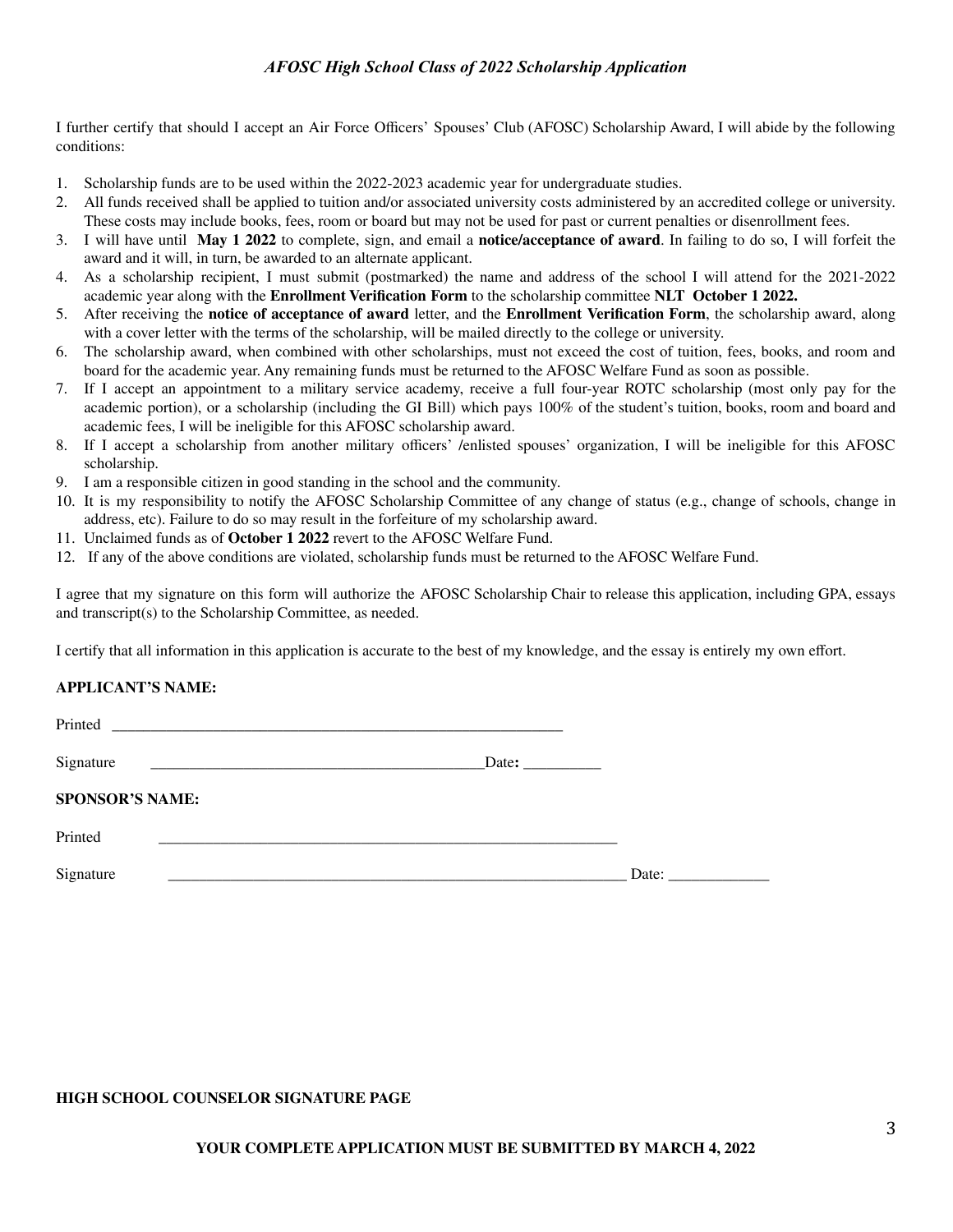# *AFOSC High School Class of 2022 Scholarship Application*

## **APPLICANT'S NAME:**

Printed **\_\_\_\_\_\_\_\_\_\_\_\_\_\_\_\_\_\_\_\_\_\_\_\_\_\_\_\_\_\_**

| HIGH SCHOOL COUNSELOR: Please complete the following.                                  |                       |
|----------------------------------------------------------------------------------------|-----------------------|
| Unweighted GPA:<br>*please note if your school does not unweight GPAs<br>Weighted GPA: |                       |
| Number of Weighted/AP Courses:                                                         | Number of IB courses: |
| *please note if AP courses are not offered                                             | IB Diploma Candidate: |
| <b>SAT/ACT Score:</b>                                                                  |                       |
| *minimum SAT accepted - 1200<br>*minimum ACT accepted - 24                             |                       |
|                                                                                        |                       |
| <b>Counselor's Name:</b>                                                               | <b>Phone Number:</b>  |
| <b>Counselor's School and address:</b>                                                 |                       |
|                                                                                        |                       |
| <b>Counselor email:</b>                                                                |                       |
| <b>Counselor's Signature:</b>                                                          | Date:                 |
|                                                                                        |                       |

**Frequently Asked Questions:**